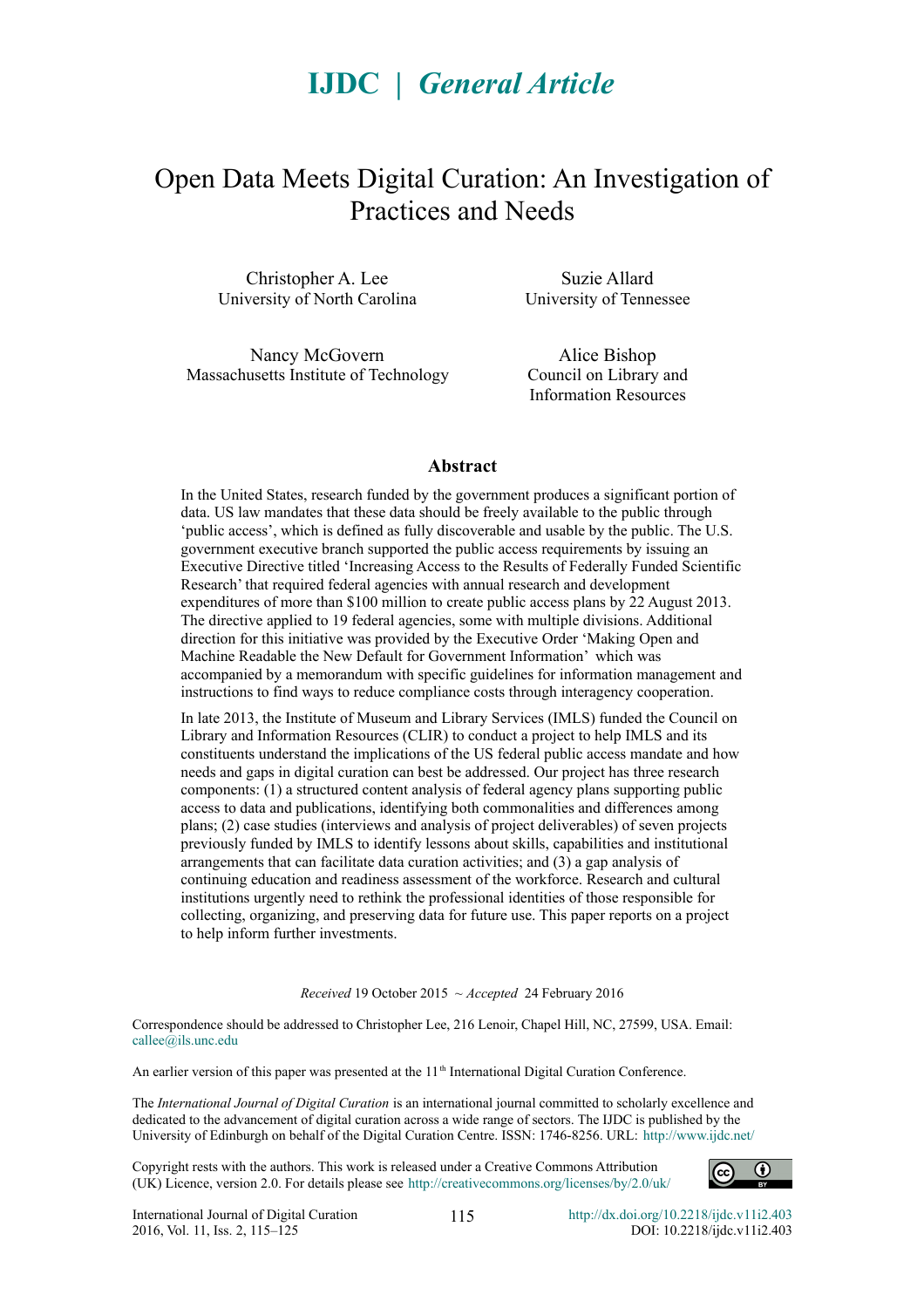## **Introduction**

Research data is a valuable resource for a variety of stakeholders across all sectors of society. In the United States, there is a legal mandate for research funded by the federal government to be fully discoverable and usable by the the public which is referred to as 'public access'. An Executive Directive titled 'Increasing Access to the Results of Federally Funded Scientific Research' (22 Feb 2013), requires federal agencies with annual research and development expenditures of more than \$100 million to create public access plans by 22 August 2013. The directive applies to nineteen federal agencies, some with multiple divisions. Additional direction for this initiative was provided by the Executive Order 'Making Open and Machine Readable the New Default for Government Information' (9 May 2013), which was accompanied by a memorandum (OMB m-13-13) with specific guidelines for information management and instructions to find ways to reduce compliance costs through interagency cooperation.

At the same time, there has been substantial activity – much of it within academia and the cultural heritage sector – to both define and support the competencies required for digital curation. Although some cultural heritage institutions had been actively caring for digital materials for many years, most of these institutions had relatively little experience with scientific data until quite recently. In the United States, the Institute of Museum and Library Services (IMLS) is a key player in the development of conceptual and professional approaches to digital curation. Building on the 21st Century Librarian program that it began in 2003, IMLS issued a 2006 call for grant proposals to develop educational programs in digital curation and has since funded numerous projects and programs in this space (Ray, [2009\)](#page-10-0).

There has been a significant move toward providing public access to data that has been created with public sector funds, and there has also been considerable progress on the definition and development of professional capabilities to care for such data to ensure continuing access. However, neither one of these streams of activity has a single clearly defined professional home. Both are undertaken by individuals with a vast array of disciplinary backgrounds, job titles and institutional contexts.

In late 2013, IMLS funded the Council on Library and Information Resources (CLIR) to conduct a project to help IMLS and its constituents understand the implications of the US federal OA mandate and how needs and gaps in digital curation can best be addressed. This study is intended to help span the boundaries between the arenas of OA and digital curation.

## **Purpose and Background**

Given the importance of the federal investment in public access to data and publications and in the significance of the content they comprise, the standards, practices, and guidelines emerging from the agency plans will have a notable impact on the standards, practices, and guidelines that libraries and cultural heritage organizations need to adopt. Meeting the technical, structural, and interpersonal demands required to manage digital research data is a shared responsibility of researchers, information professionals,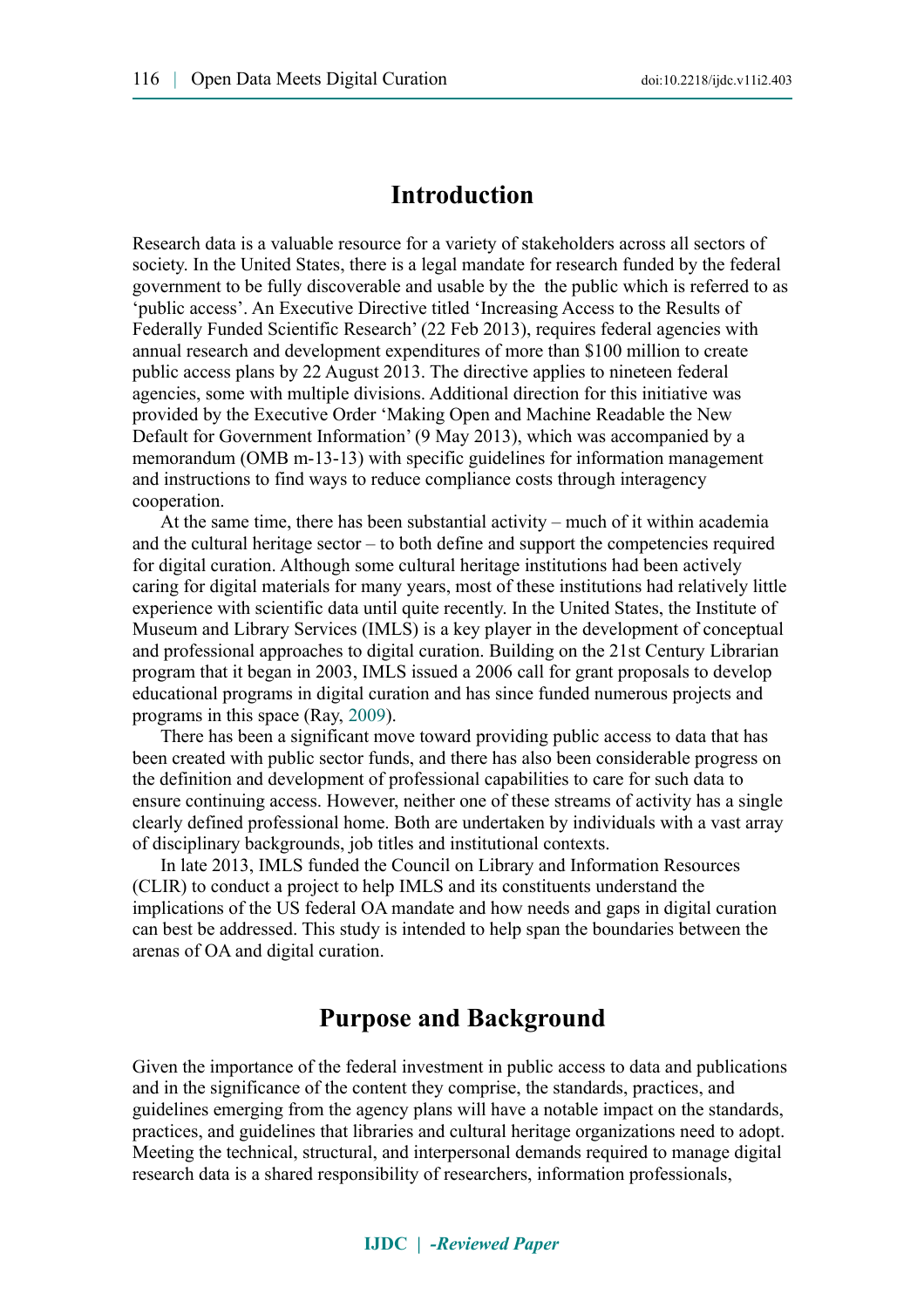cultural heritage professionals, academic and cultural heritage institutions, and publishers.

There are a number of assumptions embedded in the digital curation efforts in the cultural heritage community over the past couple decades that have informed and influenced the nature of digital curation programs and services:

- **Libraries have been doing data curation a long time:** There have been data archives and data librarians in the social sciences and in other fields for decades in the US and elsewhere. The perception that libraries have been doing data curation for a long time seems to result from the presence of data librarians in some libraries and services some libraries provided to assist users by providing secondary data and support for statistical analysis. In practice, data curation is more active and comprehensive than the services most libraries provided prior to the mid-2000s, though there were some standout programs.
- **The digital curation services to provide and the skills needed are already known:** Services and programs are typically characterized as being responsive to the needs and requirements of users. As most research domains and disciplines are still being transformed by digital practices and protocols and will continue to evolve, the possibilities of services to provide could not yet be fully realized and the digital curation skills needed to build programs and provide services must continue to evolve in response.
- **It is essential to understand and address domain-specific curation practices:** Monitoring emergent practices across the range of research disciplines is important, and it will also be beneficial to look for commonalities (often a strength of information professionals) to also develop common services to serve domains.

Fixating too heavily on these assumptions may be slowing the progress of the cultural heritage community in developing truly innovative services and programs in collaboration with and in the service of researchers in the changing landscape of domains that interdisciplinary research practices, by their nature, encourage and enable. Research and cultural institutions urgently need to rethink the professional identities of those responsible for collecting, organizing, and preserving data for future use. While the primary focus of our study has been on US government agencies and the implications for IMLS programs and constituencies, we believe the findings are relevant more broadly.

# **Study Design**

Our project has three research components: (1) a structured content analysis of federal agency plans supporting public access to data and publications; (2) case studies (interviews and analysis of project deliverables) of seven projects previously funded by IMLS to identify lessons about skills, capabilities and institutional arrangements that can facilitate data curation activities; and (3) analysis of continuing education and readiness assessment of the workforce.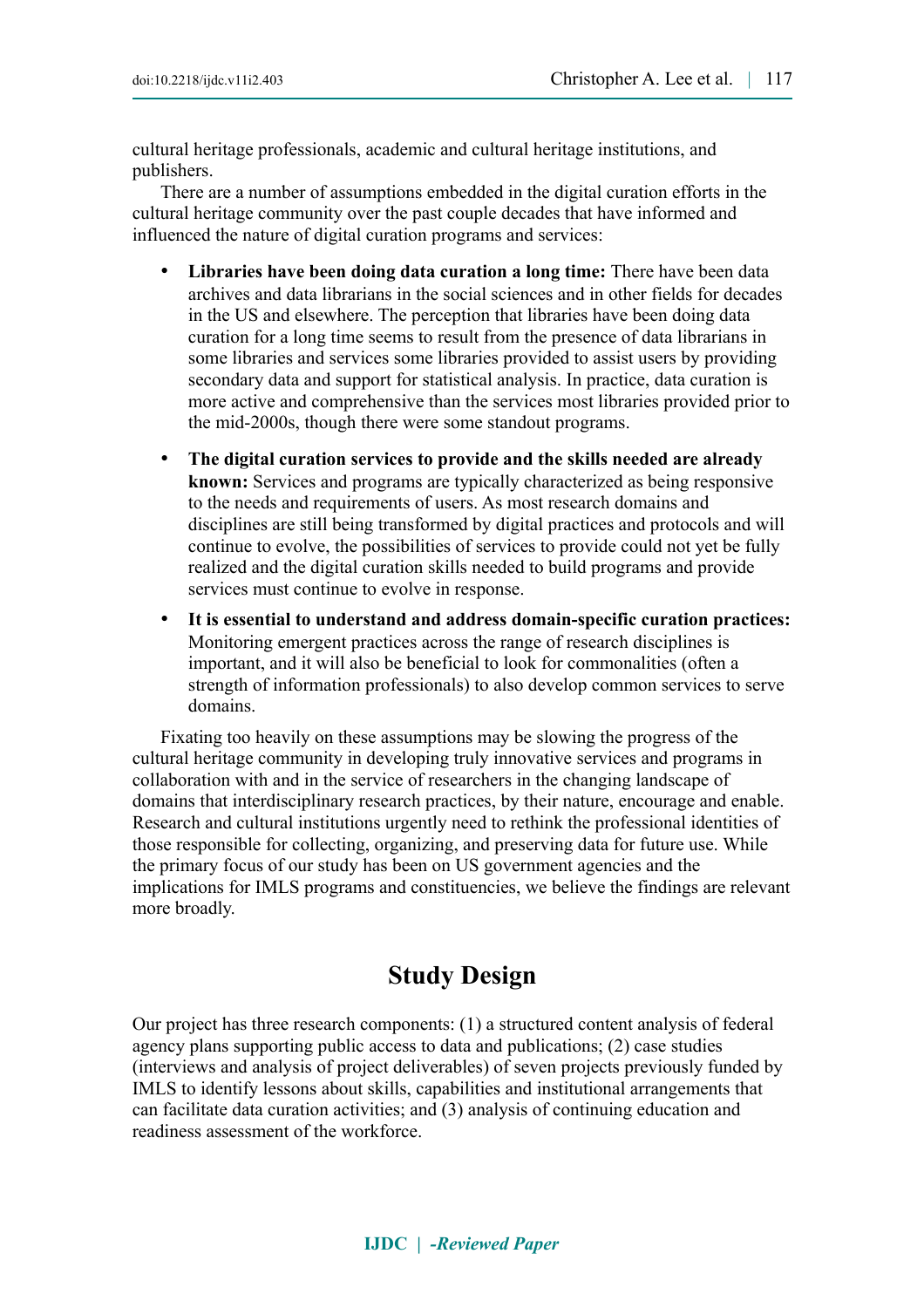### **Content Analysis**

We conducted a content analysis of the open data and public access plans created by the federal agencies. When the U.S. government was shut down by the budget sequester through early 2014, the process originally outlined by OSTP for the submission of the public access plans, was delayed. As of December 6, 2015, 16 agencies (or at least one of their operating units) have made their public access plans available to the public. We analysed 21 plans from these 16 agencies. Based on the Executive Directive, the plans focus on two separate but related components: access to research data and access to the products of analysis based on these data in the form of peer-reviewed articles. Our study focused primarily on the former. We reviewed the federal documents to determine the appropriate level of analysis to be used and concentrated on aligning similar concepts. We assessed the plans for their similarities and differences, which led to identifying important themes for understanding the emerging government data management environment.

### **Case Studies of IMLS Digital Curation Projects**

We identified seven recent (2010-2013) IMLS-funded projects that included significant digital curation objectives, which could include management, preservation or provision of access to digital information. The sampling frame aimed for diversity of project objectives, curation functions and data types. This investigation – focusing on the experiences of professionals who have engaged in digital curation work – complements the content analysis discussed above, which focused on the aspirations of government agencies based on the text of their plans. Our investigation was based on multiple data sources. The primary data source was a set of semi-structured interviews with key project personnel. We conducted one interview per project for a total of seven interviews. Six of the interviews were conducted with a single individual (usually the project's principal investigator), but one interview involved two individuals. All interviews were recorded and transcribed.<sup>[1](#page-3-0)</sup> They lasted between 20 and 49 minutes (average of 37 minutes). Table 1 summarizes the seven projects. In addition to the interviews, we analysed project documentation and (when applicable) online products of the projects.

<span id="page-3-0"></span><sup>1</sup> We would like to thank Fawnie Erickson for transcribing all of the interview recordings.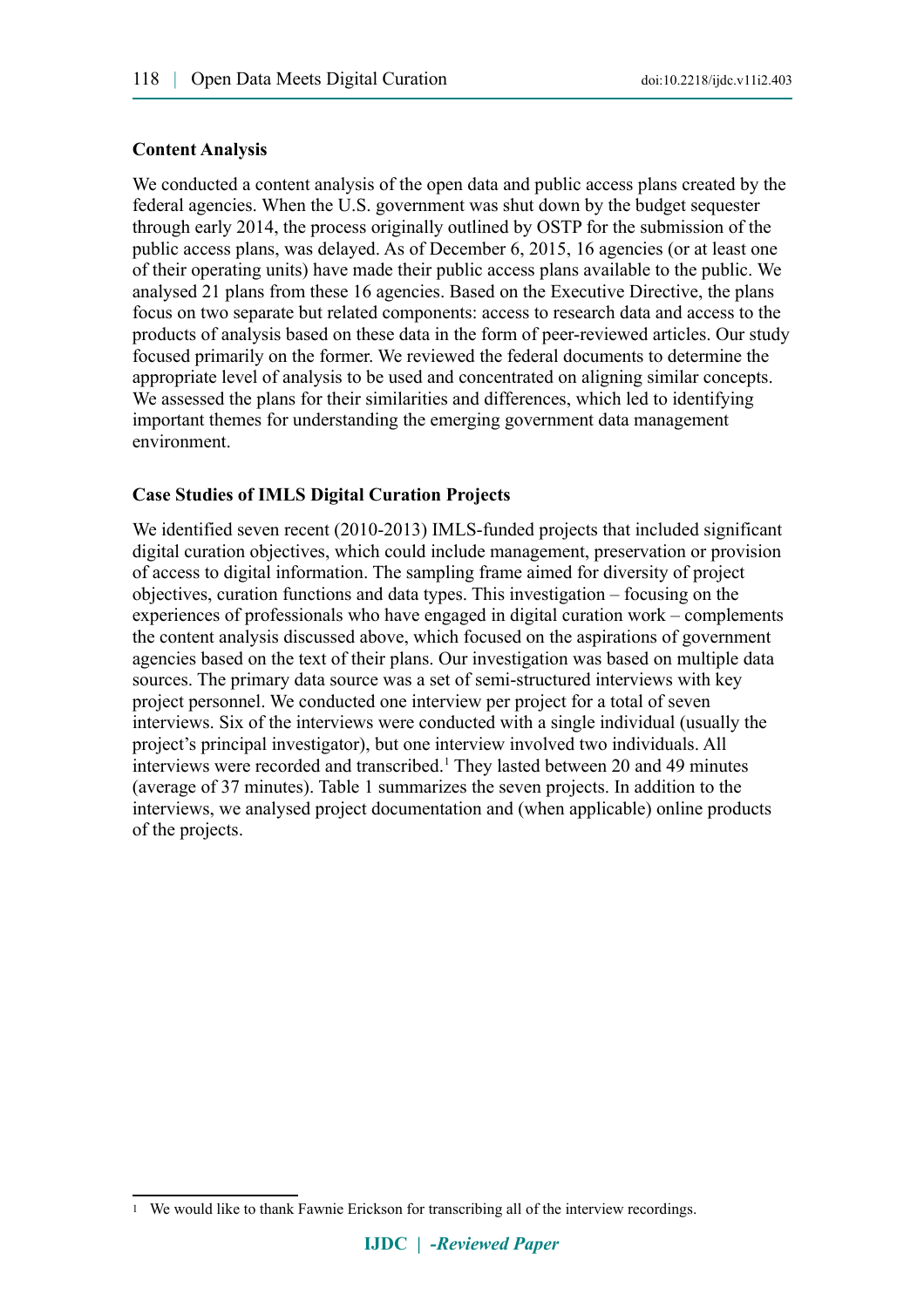| Project                                                              | Primary Focus                                                                                                       |
|----------------------------------------------------------------------|---------------------------------------------------------------------------------------------------------------------|
| Creating a Better World by Sharing<br><b>Research Online</b>         | Institutional repository (IR) to provide access to<br>the university's research output                              |
| Databib                                                              | Annotated online bibliography of research data<br>repositories                                                      |
| Datastar                                                             | Study researchers' data sharing and discovery<br>needs and enhance a linked data platform to<br>meet those needs    |
| ETD [Electronic Theses and<br>Dissertations] Lifecycle<br>Management | Guidance documents and software tools for life-<br>cycle data management and preservation of<br><b>ETDs</b>         |
| Improving Data Stewardship with<br>the DMPTool                       | Identify and propose strategies to address<br>challenges to adopting the Data Management<br>Planning Tool (DMPTool) |
| Virtual Archiving for Public<br><b>Opinion Polls</b>                 | Demonstrate and promote streamlined<br>workflows for getting research data into data<br>archives                    |
| What's on the Menu? – From<br>Software to Funware                    | Support crowdsourcing of menu transcriptions                                                                        |

Table 1. IMLS-funded projects investigated.

#### **Analysis of Capacity Building: Curriculum, Competencies, and Careers**

Our approach for this part of the study was to review digital curation and related curriculum projects, identify strengths and gaps in relevant continuing education programs, and assess the readiness in the current professional workforce.

A number of projects have focused on defining digital curation skills and the curricula to develop those skills. For example, we identified 24 projects between 2004- 2015 funded by IMLS that have addressed digital curation curriculum and skills development, costing approximately \$14 million in total. This extensive investment has resulted in a significant set of resources – including e-certificate programs, workshops, and online resources and tutorials – aimed at developing digital curation skills and competencies. Our analysis focused primarily on the results of four specific competency-based projects within the digital curation and preservation community, three of which were developed in the US: the Digital Curation Curriculum (DigCCurr) Matrix from the University of North Carolina at Chapel Hill, the Digital Curator Vocational (DigCurV) Education Europe Project Curriculum Framework, the Preparing the Workforce for Digital Curation report's distinct and essential knowledge and skill areas, and the National Digital Stewardship Alliance (NDSA) Staffing for Effective Digital Preservation report's skills survey instrument.

We also investigated job postings as a further source of data on competencies for digital curation. One of the primary challenges is to define the proper scope for selection of the postings. Digital curation is an arena that is still undergoing rapid change and spans the boundaries of a variety of existing professions and types of institutions. Any decision to select particular job posting venues or search terms is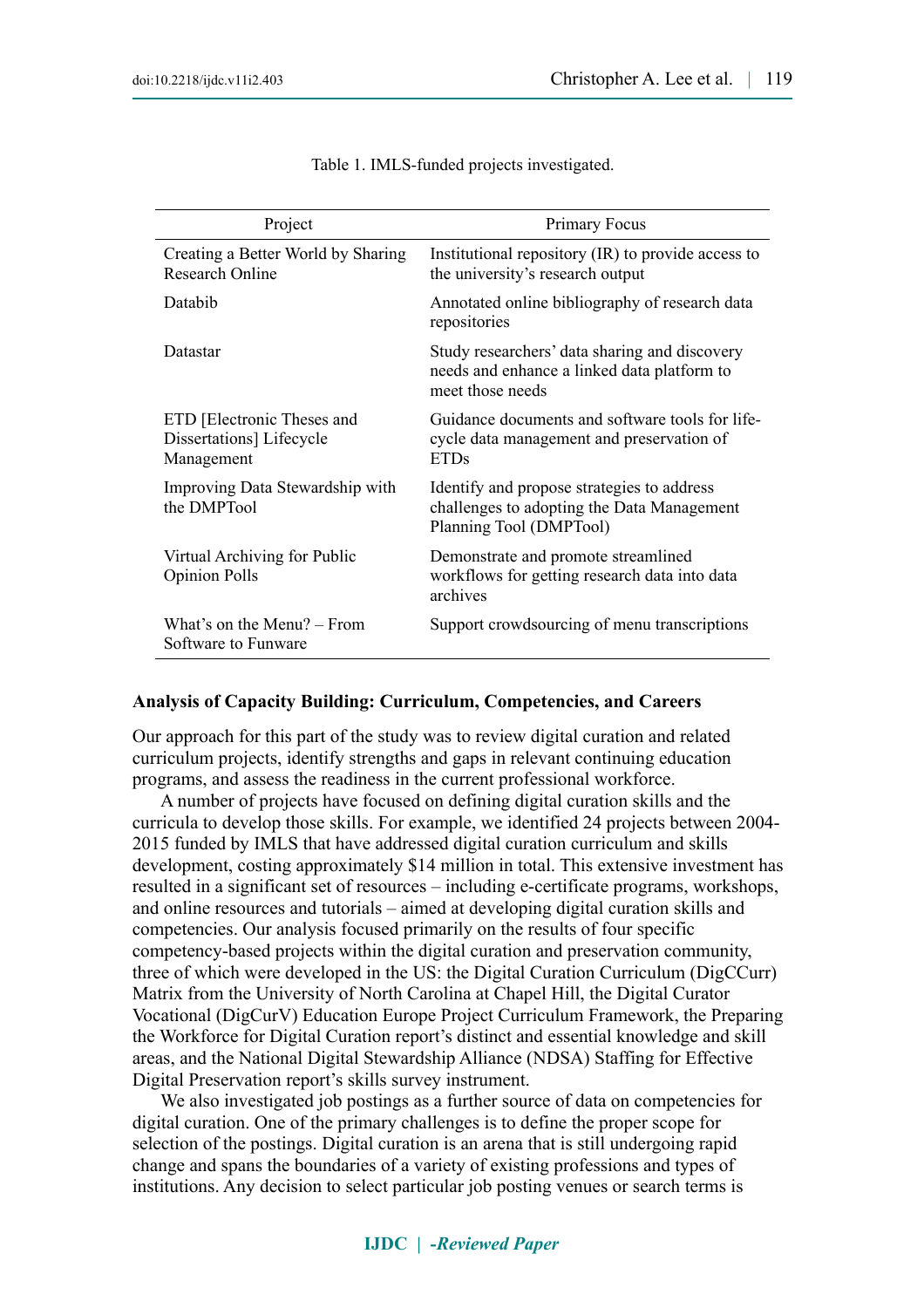loaded with potential biases. With full recognition of these considerations and the implications for the limitations of our findings, we analyzed 120 job postings from the DigiPres mailing list.<sup>[2](#page-5-0)</sup>

# **Findings**

This paper provides a high-level summary of findings from the three areas of our study: content analysis, case studies of IMLS digital curation projects, and gap analysis of continuing education and readiness assessment. The full findings are presented in the project's final report (Allard et al., [2016\)](#page-10-1).

#### **Content Analysis**

The review of the government documents generated 12 high-level findings grouped in three general areas: open data infrastructure, roles and responsibilities, and making data public.

#### **Open Data Infrastructure**

In the broader community discussion of research data, the question often arises, "What do we mean by data?" These plans suggest that for scientific data the answer to this question has been adequately defined in OMB Circular A-110 so that it can be used by myriad agencies holding diverse and heterogeneous data.

Setting up a coordinated framework that works across agencies is hard even when there are specific directives. While structure is important to provide a framework, it takes strong interagency connections to make it work. Ultimately, success is likely to rely on effective interpersonal communication and vibrant community engagement. Flexibility for agencies so they can best serve their communities is a considerable strength for responsible data management and for adoption of the required behaviors by researchers. However, there is a need to balance this with the ability to cross-reference on-going activities to facilitate collaboration between government agencies, and nongovernmental partners.

The public access documents suggest that agencies see the data generated by their researchers as part of a larger corpus. In the framework, collaboration was identified as an important component for the future. Cooperation among agencies is discussed and one platform – PubMed Central, which was developed by the National Library of Medicine as a repository for publications – has emerged as a significant point of collaboration. A proposed 'Research Data Commons' would provide tools to facilitate the discovery, access and use of data from across multiple agencies. One agency notes that the Commons would operate on the FAIR principle – Find, Access, Interoperate, Re-use. The challenges surrounding interoperability both technically and socioculturally, and the issues surrounding reuse including data citation make this a difficult proposition, but it is a promising part of the formal discussion.

<span id="page-5-0"></span><sup>2</sup> DigiPres Mailing List: <http://lists.ala.org/sympa/info/digipres>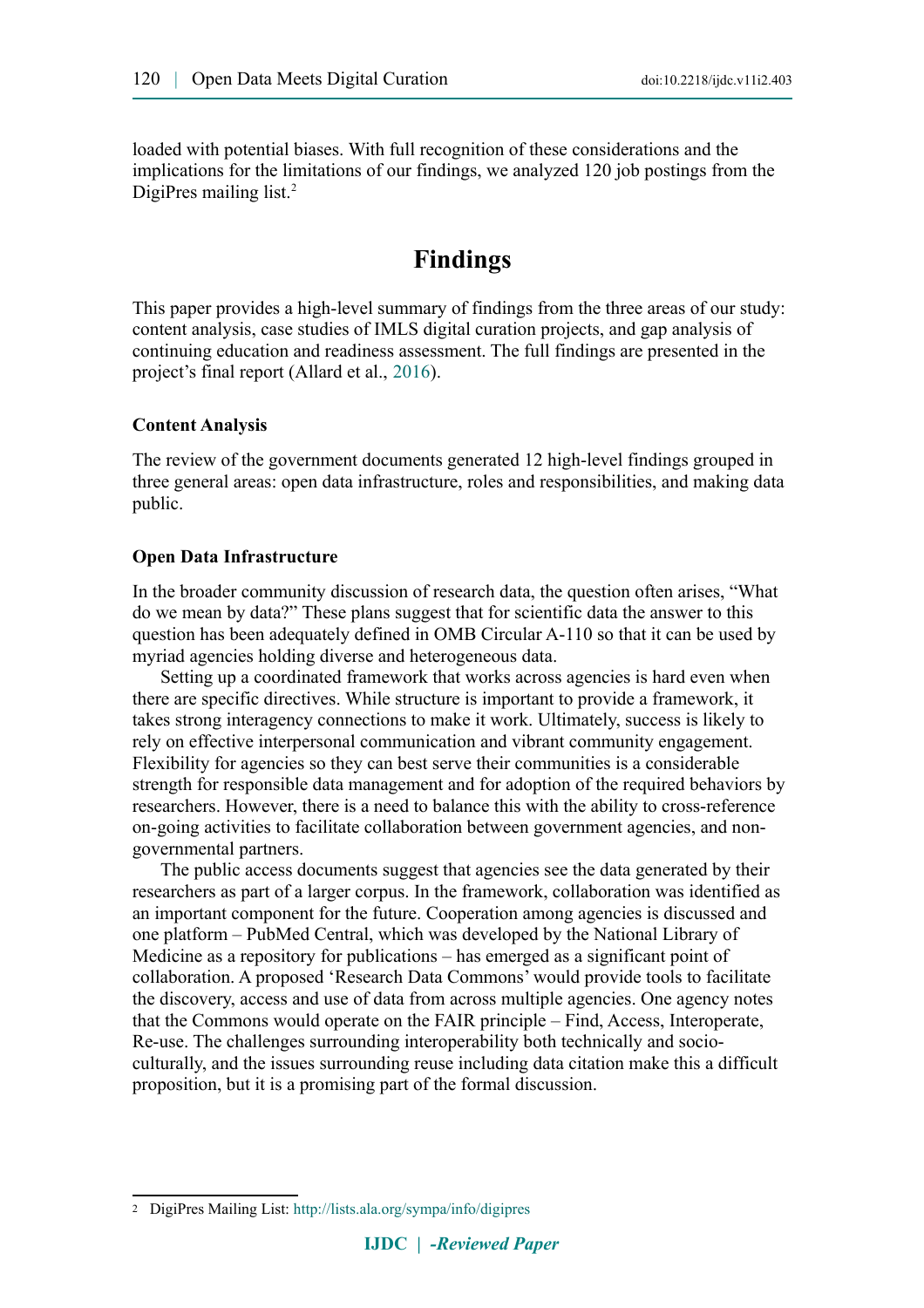### **Roles and Responsibilities**

Although 14 of the 16 agencies have libraries, archives or information centers, the role of the agency library or data center was only expressly stated in the public access plans for six of the 16 agencies. Many agencies' libraries and data centers may already be engaged in public access activities, but their role is not explicitly recognized.

The role of education is specifically noted in the framework but only a limited number of agencies have explicit plans and six do not address it at all. The agencies that discuss education approach it either in terms of (1) compliance focusing on educating the agency employee so that the policy can be efficiently and correctly implemented; or (2) outreach for researcher training and eventually as a means of moving science forward. Adopting best practices in data management behavior requires education of both agency employees and data creators. These findings suggest this is an area that may need more attention.

Many plans fail to address in a meaningful way the cost of creating and maintaining open data and how this may be recovered. While the cost of data management is an essential consideration in designing an open data plan that is sustainable, six of the 16 plans do not address cost or only briefly mention the need to consider the monetary and administrative burden. Only five agencies suggest that researchers could or should include a budget item for the cost of data management.

### **Taking the Data Public**

Even though making research results publicly accessible is a key point in the OSTP mandate, there is a range in how agencies address the topic. Most simply meet the mandate by noting that peer-reviewed articles will be freely available in a repository no more than 12 months after publication, and that data supporting that publication would also be made available in 12-39 months. However, few agencies move beyond a discussion of simple discoverability and accessibility and address the need to build an environment to interact meaningfully with data.

Metadata are an essential element. Thirteen plans note the importance of metadata for discovery and access and outline plans in this area ranging from general to quite specific. The following are recurring themes regarding metadata: the data management plan must identify standards used for the metadata, the data set must have a formal metadata document, the metadata for the data set must include the common core from the schema used by the Federal government<sup>[3](#page-6-0)</sup>, and there must be metadata supplied for publications. For agencies that have a broader research spectrum, the reference is to having metadata meet appropriate industry standards. Some plans call for developing modules or services to manage metadata generation, acquisition and quality control.

### **Case Studies of IMLS Digital Curation Projects**

This part of our study generated nine high-level findings:

1. **Successful initiatives are part of ongoing capacity building activities:** Many of the successful projects built upon lessons and capabilities that were established in previous activities, including previously-funded projects. Interview participants often found it difficult to speak exclusively of the work they had done on the specific IMLS-funded project in question, because it was

<span id="page-6-0"></span><sup>3</sup> See the Project Open Data policy at: <https://project-open-data.cio.gov/>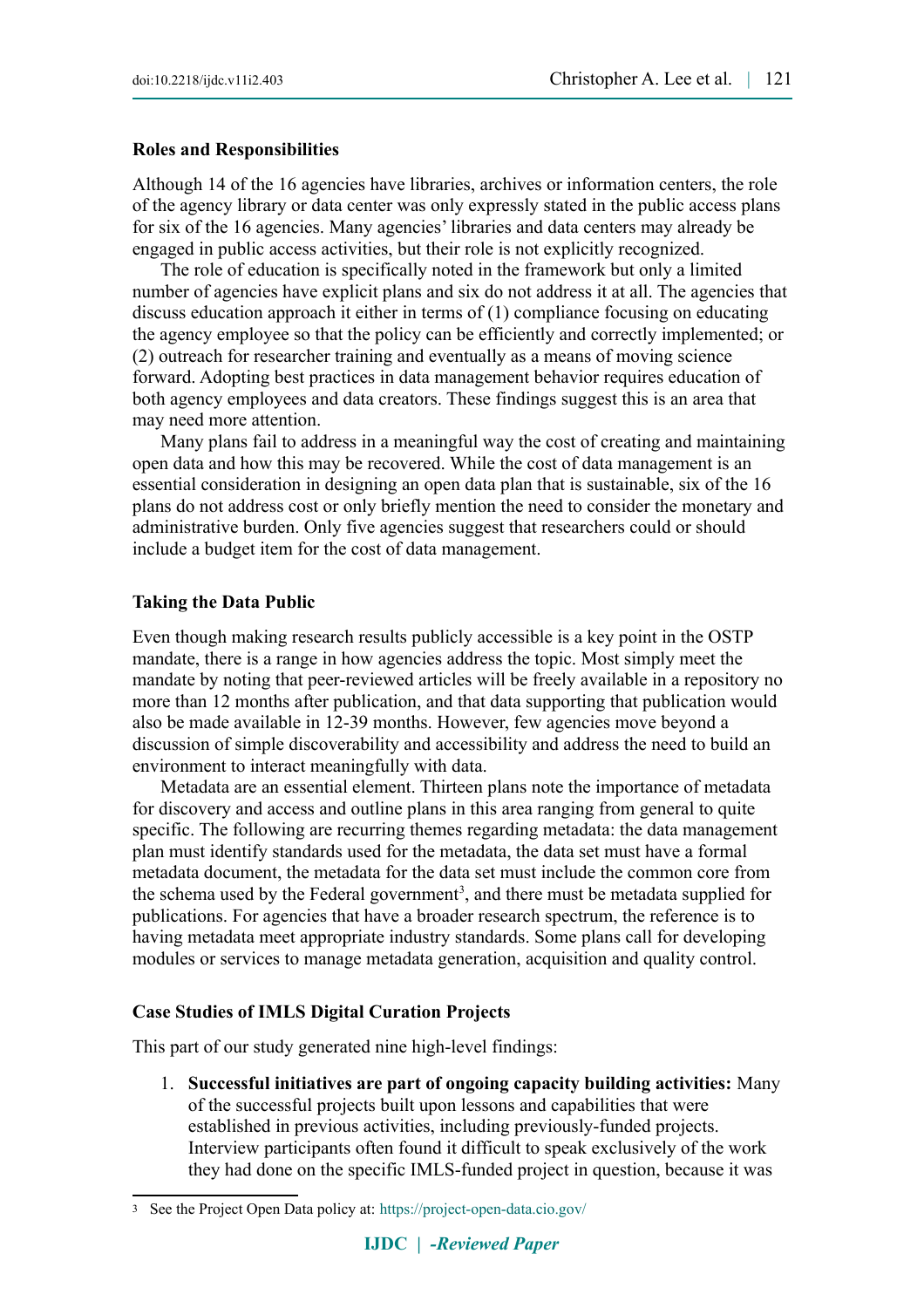often so closely tied to work they had done in earlier projects. In turn, the IMLSfunded projects investigated in our current study have themselves often provided an important foundation for future work.

- 2. **Digital curation requires control over software:** Managing and providing access to digital data requires a variety of software elements. Professionals responsible for digital curation must establish proper control over that software. This can involve development of new software, customization of existing code, using existing tools as they are, and various aspects of configuration management. Building upon existing software (open-source tools, commercial tools and online services) was a major theme from the interviews. Regardless of what combination of software is used, setup and integration can often be quite resource intensive. In some cases, existing tools and systems served as important models and sources of ideas, even if they were not incorporated directly into the project's own software products.
- 3. **Effective digital curation involves not only working with data but also active engagement with relevant stakeholders:** Leaders of the projects under investigation had a strong sense of who their primary stakeholders were and made concerted efforts to engage with them. The primary stakeholders that they expressed by the end of the project were not always the same ones that they started with. Building an effective system requires not just technical development, but also marketing and outreach. Projects not only engaged with relevant stakeholders themselves but also generated resources that professionals can use to support their own engagement activities. A particular type of stakeholders are those involved with allied projects and initiatives.
- 4. **Making the case to resource allocators is a key factor in many settings:** One of the key categories of stakeholders in most digital curation initiatives is institutional leaders who make resource allocation decisions. However, it is also important to recognize the essential role of line staff to carry out the work.
- 5. **Releasing early prototypes can be beneficial, in order to test with real data:**  As discussed above, there are various forms of stakeholder engagement that can be essential to the success of digital curation efforts. One particularly valuable form of engagement is to have potential users interact with the intended deliverables, whether those are systems, applications or documents. Selfreported needs (e.g. those elicited from surveys, interviews or focus groups) can be revealing, but they are not always accurate representations of user behaviors. Early prototyping and testing can help to ensure that development is moving in a direction that is likely to benefit users.
- 6. **Meeting user needs involves many inferences about their behaviors and expectations:** As discussed above, analyzing user needs often involves mechanisms such as user testing, interviews, surveys and focus groups. Such methods can be very valuable ways to test assumptions, identify design priorities and identify opportunities for improvement. However, even with such resources at hand, it is rarely possible to directly elicit data on all aspects of system or process. One way to make inferences about user needs is to rely on information professionals who can serve as proxies for users, based on their experiences in working with given populations. One way in which information professionals with knowledge of information practices within a domain can serve as proxies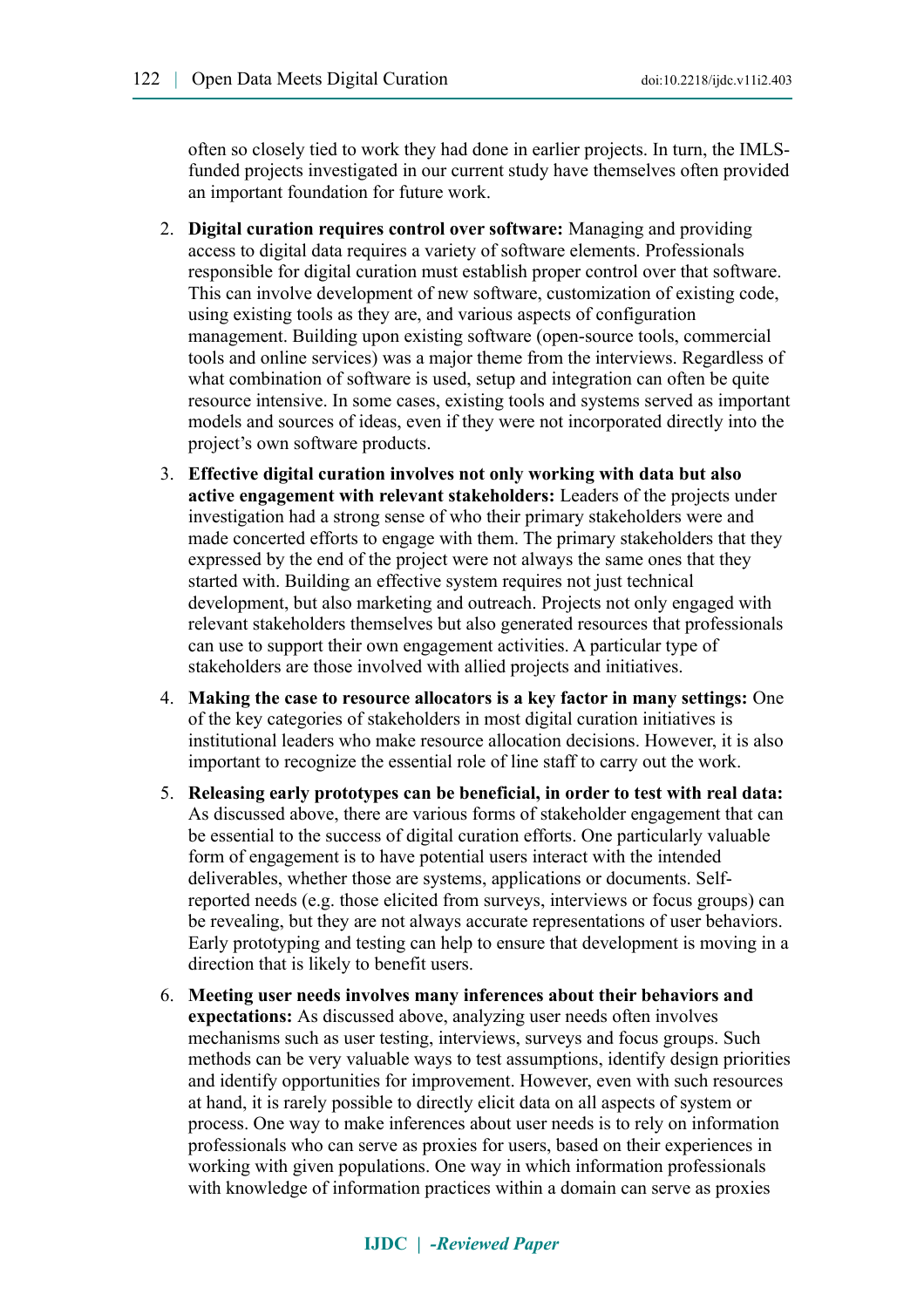for users is by providing 'reality checks' on what sorts of actions users would likely be willing to engage in. This comes up frequently in terms of how much and what types of metadata users will generate, as well as what types of documentation they would be willing to read.

- 7. Metadata satisficing<sup>[4](#page-8-0)</sup> is essential: There is significant value in defining clear metadata conventions (e.g. schemas, ontologies, data dictionaries), and this is something that information professionals are very well positioned to do. Metadata enhancement, clean-up and transformation can require substantial resources. No project or institution has unlimited resources, so it can be important to maintain the flexibility to accommodate metadata that does not fully conform to the ideal. Digital curation professionals must make numerous decisions about metadata trade-offs. One fundamental choice is between the following three options: (1) insist that those submitting data to their systems conform to strict metadata conventions when they submit the data, (2) accept 'sloppy' metadata but then engage in substantial clean-up activities in order to ensure that the metadata ultimately conform to strict metadata conventions, or (3) establish metadata conventions that are more flexible and tolerant of variance within the values. Participants in our study conveyed approaches that involved various combinations of all three options. A common strategy is to identify a relatively limited, core set of metadata elements that can then be extended in particular cases. It is important to determine not only what metadata should be captured/created but also what subset should be exposed to users.
- 8. **Public access involves not just enabling discovery of data but also enabling new forms of interaction with and among users:** The access provision duties of digital curation are not exhausted by putting the data and associated metadata on the Web (no matter how good the metadata might be). Effective data use can involve a variety of interaction mechanisms. In addition to allow search and navigation through an institution's web site, interview participants cited mechanisms including RSS feeds, Twitter (which "drives traffic to the record"), and Google spreadsheets populated with data. One potential form of user interaction is the generation of additional metadata and documentation. Several of the interview participants also pointed out the potential for facilitating further interaction between users.
- 9. **There is value to pushing into Producer practices and behaviors:** An essential aspect of digital curation that relates to many of the above findings is interjecting digital curation knowledge and methods into the information lifecycle as early as possible.

### **Analysis of Continuing Education and Readiness Assessment of Workforce**

The importance of continuing education in advancing digital curation within the cultural heritage community and for researchers in the growing range of disciplines that are engaged in digital curation activities is evidenced by the significant number of

<span id="page-8-0"></span><sup>4</sup> Satisficing is a term introduced by Herbert Simon in the 1950s to characterize a decision-making process that involves settling on an option that is 'good enough' to meet a certain threshold of acceptability (called an 'aspiration level'), rather than attempting to find a single optimal solution to a problem. It applies particularly well to decisions about metadata, because it is impossible to predict precisely which metadata elements will be most valuable in the future, but it is possible to make educated guesses about the types of metadata that are likely to be valuable.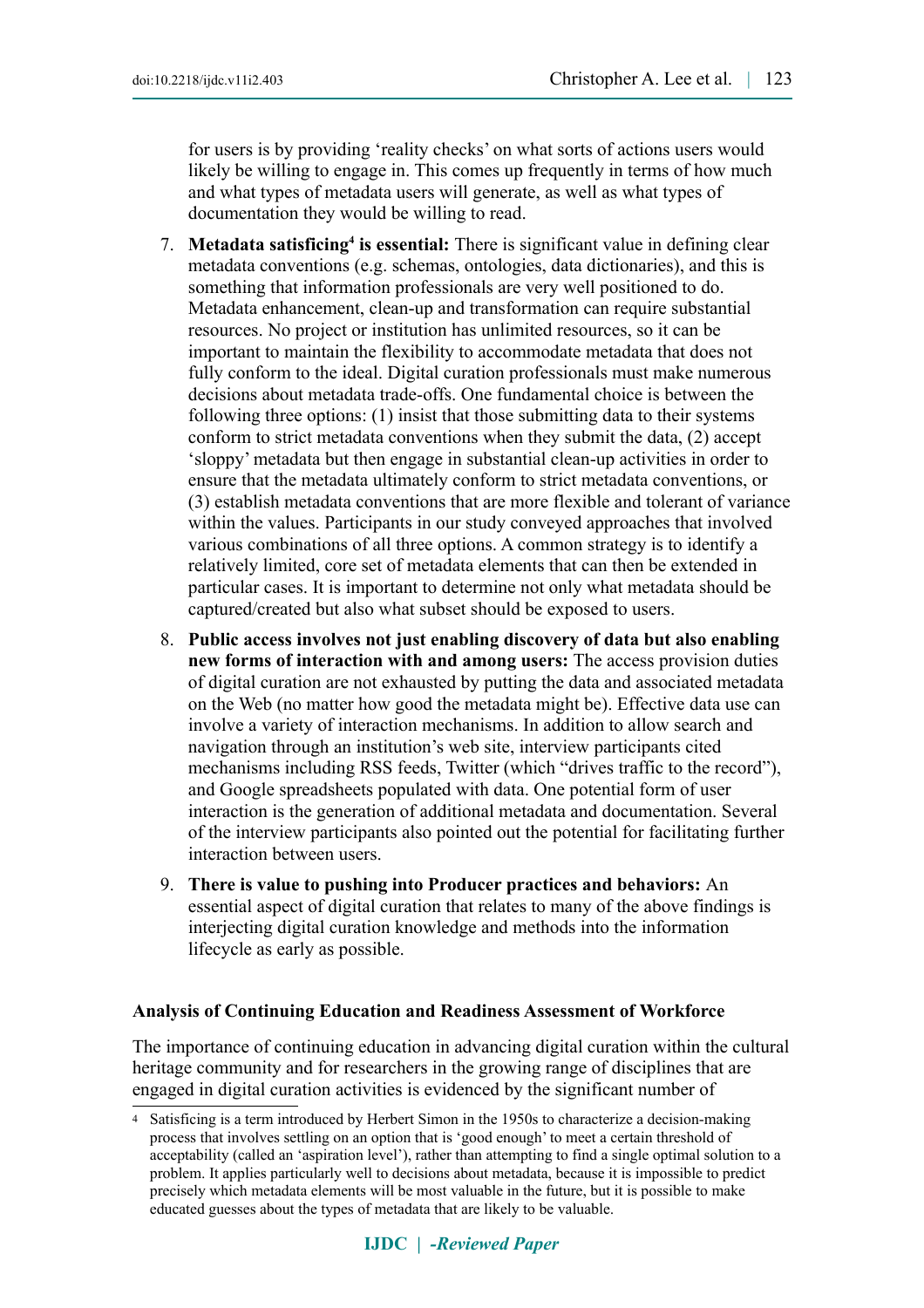community projects and reports that highlight the need for education and to make progress in competency building, curriculum development, and support for lifelong learning. The following is a summary of high-level observations from our gap analysis:

- **Curriculum development and programs:** The commitment to developing training programs and building competencies is evidenced by the funded projects that have resulted in some progress in developing continuing education and academic training programs.
- **Competencies:** There has been great interest in and focus on defining requisite skills and competencies for digital curation that has resulted in a set of proposed frameworks for defining and developing skills.
- **Job postings and titles:** The range of job postings and titles in areas relating to digital curation and preservation reflect the evolution of the skills and roles involved.

Though there has been a significant investment and interest in continuing education, curriculum development, and competency building for digital curation and preservation, the community's resources do not yet include sufficient data, qualitative or quantitative, to monitor, analyze, or assess the impact of the programs.

# **Conclusions and Implications**

In all aspects of cultural heritage – including the curation of scientific data – libraries, librarians, and information professionals have an important role to play. We see great potential for further collaboration and integration of efforts. Professionals engaged in public access initiatives (most often conducted in government agencies) have much to gain from learning about the work (most often conducted within academic institutions) in developing and implementing data management plans. Similarly, experience in public access initiatives can help to inform data management plans, so that their provision for access are most likely to be viable and sustainable. There is great potential for strategic connections between government public access efforts and digital curation work underway in cultural institutions. With the existing competency models in place as a foundation for understanding and building digital curation competencies, future work on competencies should at a minimum use the available foundation as a starting point. It would be valuable to develop projects and initiatives to collaborate with researchers in relevant domains and projects on the development of competencies.

# **Acknowledgements**

We would like to acknowledge support for carrying out and reporting on this work provided by the Institute of Museum and Library Services (IMLS) and the Council on Library and Information Resources (CLIR).